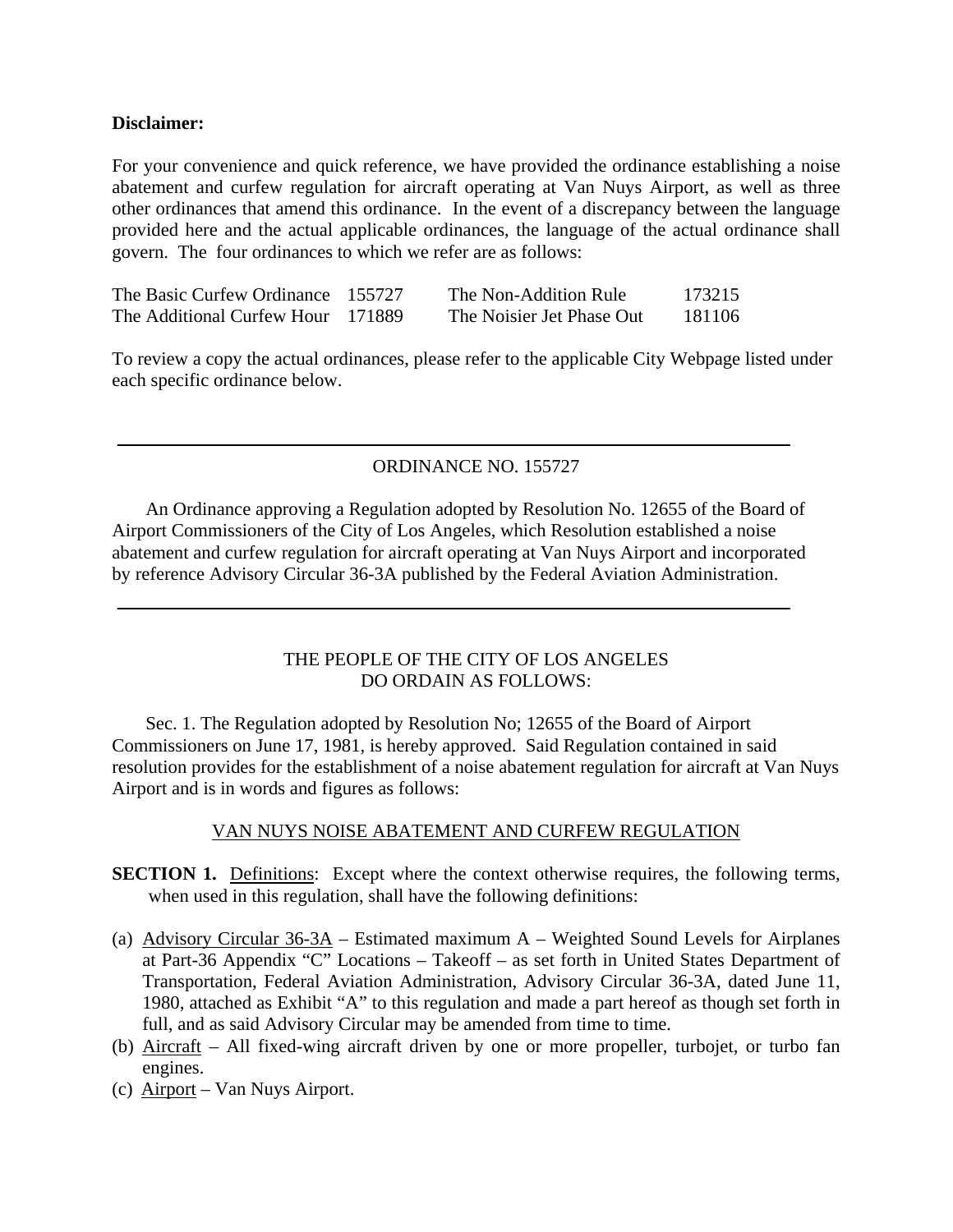- (d) Airport Manager Van Nuys Airport Manager.
- (e) Board Board of Airport Commissioners of the City of Los Angeles as described in Article XXIV, Section 238, et seq. Of the Charter of the City of Los Angeles.
- (f)  $dBA A$  weighted sound pressure level.
- (g) Depart The movement of an aircraft from the time it commences its departure until it is airborne.
- (h) General Manager General Manager of the Department of Airports, as described and defined in Article VI, Section 70 et seq. And Article XXIV, Section 238, et seq. Of the Charter of the City of Los Angeles.
- (i) Person An individual, partnership, business, corporation, joint venture, or any entity responsible for an aircraft operation.
- (j) Repetitive Operation A practice operation, including but not limited to "touch and go" or "stop and go" operations, which utilizes an Airport runway to land where the aircraft after touching down or landing takes off again within five minutes. However, this definition does not include such operations as are necessary because of safety considerations or weather phenomena.
- (k) Run-up The ground testing or revving of an aircraft engine not immediately connected to contemporaneous air operation.
- (l) "Stop and Go" Operation The action by an aircraft consisting of a landing, followed by a complete stop on the runway, and then a takeoff from that point.
- (m) "Touch and Go" Operation The action by an aircraft consisting of a landing and departure on a runway without stopping or exiting the runway.
- (n) For the purposes of this regulation, all times are local Pacific Standard Time, unless Daylight Savings Time is in force and, in such event, it shall be used.

SECTION 2. Curfew. No aircraft may depart from Van Nuys Airport between the hours of 11:00 p.m. and 7:00 a.m. of the following day, except those aircraft listed below:

- (a) Military aircraft and any government owned or operated aircraft involved in law enforcement, emergency, fire or rescue operations.
- (b) Aircraft whose estimated takeoff noise levels, as set forth in Federal Aviation Administration Advisory Circular 36-3A (or in any revision, supplement or replacement thereof listing the noise levels) are equal to or less than 74 dBA.
- (c) Aircraft of a type or class not included in Advisory Circular 36-3A, for which evidence has been furnished to the Board that the departure noise of said aircraft will not exceed the established noise value limitation of 74.0 dBA set forth in Advisory Circular 36-3A. When furnishing evidence that an aircraft has the ability to depart and not exceed the dBA level of 74.0, the person producing such evidence shall be required to provide appropriate information to validate conclusions and ability to comply with this regulation. The Board reserves the right to validate the aircraft's compliance ability through utilization of actual flight noise measurements.
- (d) Aircraft which have been identified by the Federal Aviation Administration in writing as having a 74.0 dBA or lower takeoff noise level although such figure is not published in Advisory Circular 36-3A.
- (e) Aircraft engaged in a bona fide medical or life-saving emergency for which acceptable evidence has been submitted in writing to the General Manager within seventy-two (72) hours prior to or subsequent to said departure.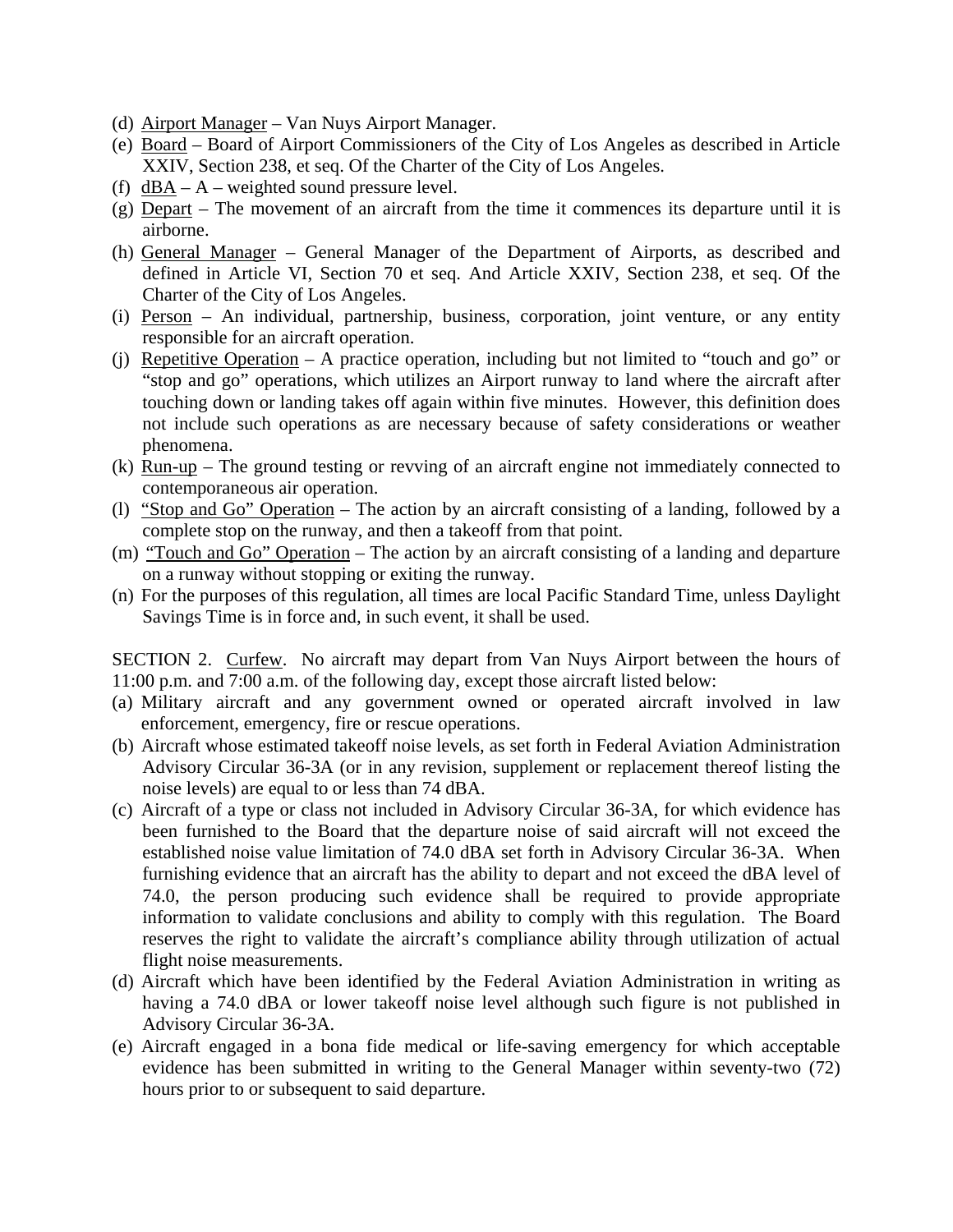SECTION 3. Repetitive Aircraft Operations.

- (a) No person shall engage in repetitive operations in any propeller powered aircraft between the hours of 10:00 p.m. and 7:00 a.m. of the following day from June 21 through September 15, and between the hours of 9:00 p.m. and 7:00 a.m. of the following day, from September 16 through June 20.
- (b) No person shall engage in repetitive operations in any turbo-jet or fan jet powered aircraft, at any time, at Airport.

SECTION 4. Preferential Runway. Between the hours of 11:00 p.m. and 7:00 a.m. of the following day, weather and traffic permitting, all aircraft shall depart on Runway 16R and shall arrive on Runway 34L of Airport unless instructed otherwise by the Federal Aviation Administration Air Traffic Controller.

SECTION 5. Run-ups. No person shall test or run-up an aircraft engine for maintenance purposes between the hours of 7:00 p.m. and 7:00 a.m. of the following day. Engine run-ups shall be conducted only in areas designated in writing by the General Manager.

SECTION 6. Presumption. For the purposes of this regulation, the beneficial owner of an aircraft shall be rebuttably presumed to be the pilot of the aircraft with authority to control the aircraft's operations, except that where the aircraft is leased, the lessee shall be presumed to be the pilot.

In the case of any pilot training operation in which both an instructor and student pilot are in the aircraft operated in violation of any provision of this regulation, the instructor shall be rebuttably presumed to have caused such violation.

### SECTION 7. Enforcement and Penalties.

(a) Civil Penalties. In addition to any other remedy provided for by this regulation or elsewhere, any person who violates any provision of this regulation shall be liable for a civil penalty not to exceed seven hundred and fifty (\$750) dollars.

Any person who violates any provision of this regulation for a second time within one year of a prior violation shall be liable for a civil penalty not to exceed one thousand five hundred (\$1500) dollars upon such second violation.

Any person who violates any provision of this regulation for a third or any subsequent time within a three (3) year period shall be liable for a civil penalty not to exceed three thousand five hundred (\$3500) dollars.

Civil penalties shall be assessed and recovered in a civil action brought in the name of the City of Los Angeles by the City Attorney of Los Angeles in any court of competent jurisdiction in Los Angeles County. Funds recovered thereby shall be placed in the Airport Revenue Fund.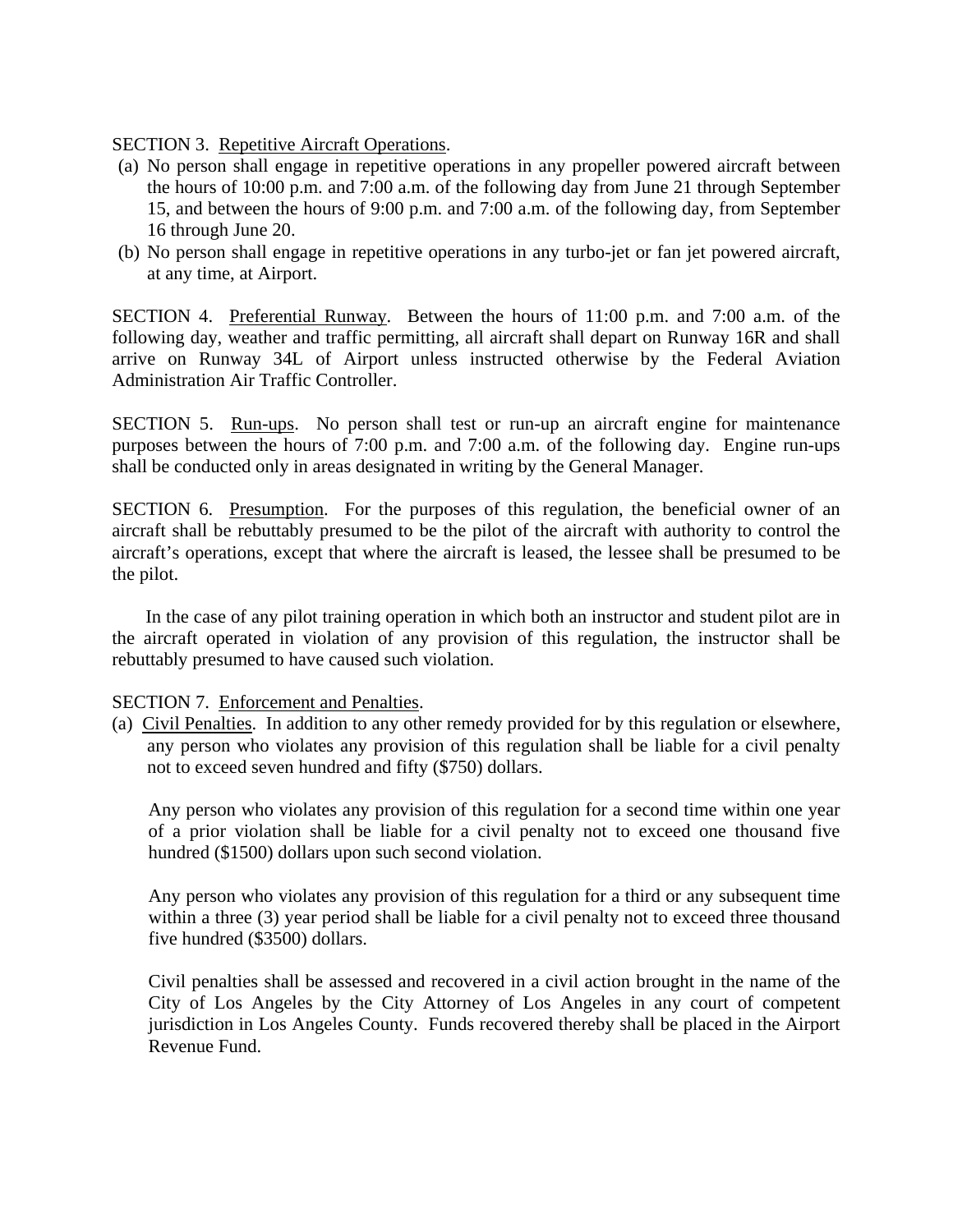- (b) Denial of Use of Airport. In the event any person has violated any provision of this regulation three (3) or more times within a three-year period of the first violation, then for a period of three years thereafter, such person shall be deemed a persistent violator and be denied permission to depart from Airport in an aircraft owned, borrowed, rented or leased by such person and denied the right to lease, rent or use space for any aircraft (including tiedown) at Airport.
- (c) Exclusion of Aircraft for Violations. In the event an aircraft has been operated in violation of any provisions of this regulation on three or more occasions within a three-year period of the first violation, whether piloted by the same or different individuals, then it shall be presumed that future operations of said aircraft will result in continued violations. The Airport Manager shall thereafter deny said aircraft permission for a period of three years to tie-down, be based at, or take off from Airport provided, however, that a new owner, who has not operated the aircraft or caused it to be operated in violation of this regulation, shall be entitled to appeal such decision to the Airport Manager upon furnishing satisfactory evidence of a change in both the operating personnel and ownership of such aircraft. Upon receiving such evidence, the Airport Manager shall restore all rights to said aircraft.
- (d) Other Enforcement. The provisions of this regulation may be judicially enforced by injunction or other relief deemed appropriate by any court of competent jurisdiction.

Any person, except employees of the Federal Aviation Administration acting in the course and scope of their employment, who counsels, aids, assists, or abets any other person in the operation of any aircraft in violation of this regulation is subject to the same penalty provisions as are specified in this section.

The remedies described herein shall be deemed to be cumulative, and, the election to seek any remedy shall not be deemed to be a waiver of other remedies nor a bar to seek more than one remedy for the same violation of this regulation.

SECTION 8. Savings Clause. If any section, subsection, sentence, clause or phrase of this regulation is for any reason held to be invalid or unconstitutional by the decision of any court of competent jurisdiction, such decision shall not affect the validity of the remaining portions of this regulation. The City Council hereby declares that it would have passed this regulation and each section, subsection, sentence, clause and phrase thereof, irrespective of the fact that any one or more sections, subsections, sentences, clauses or phrases be declared invalid or unconstitutional.

SECTION 9. Designated Officers and Employees. The General Manager, and such other City employees as are designated by the General Manager, shall have the duty and authority to enforce the provisions of this regulation.

Sec. 2. The City Clerk shall certify to the passage of this ordinance and cause the same to be published in some daily newspaper printed and published in the City of Los Angeles.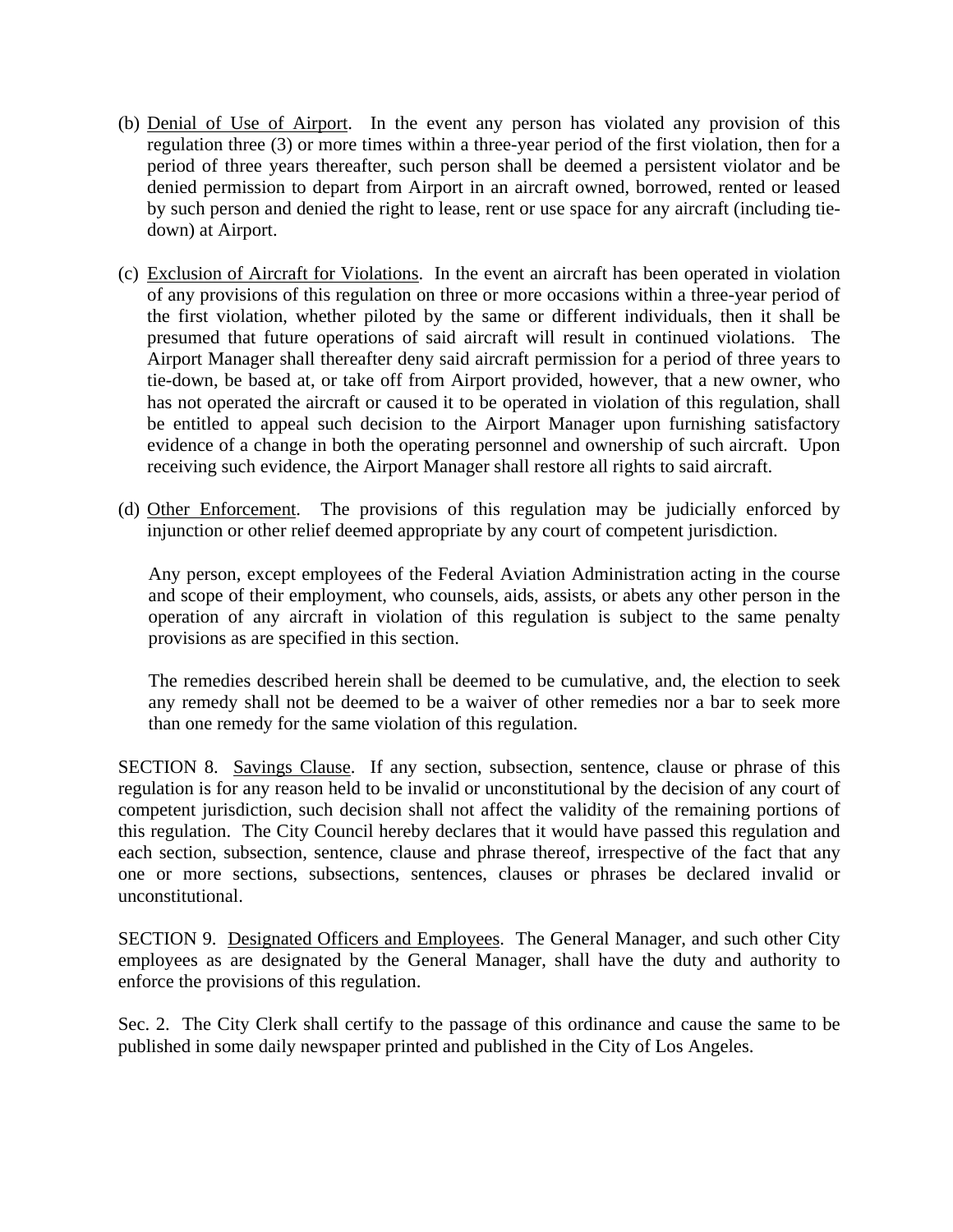I hereby certify that the foregoing ordinance was introduced at the meeting of the Council of the City of Los Angeles of July 29, 1981 and was passed at its meeting of August 5, 1981.

REX E. LAYTON, City Clerk

File No. 73-2158 S1 & S2, 77-4557

[See actual signed ordinance for pertinent names and signatures.]

To view a copy of the actual signed ordinance, please go to the following City Webpage: [http://clkrep.lacity.org/onlinedocs/1973/73-2158\\_ord\\_155727.pdf](http://clkrep.lacity.org/onlinedocs/1973/73-2158_ord_155727.pdf)  $\Box$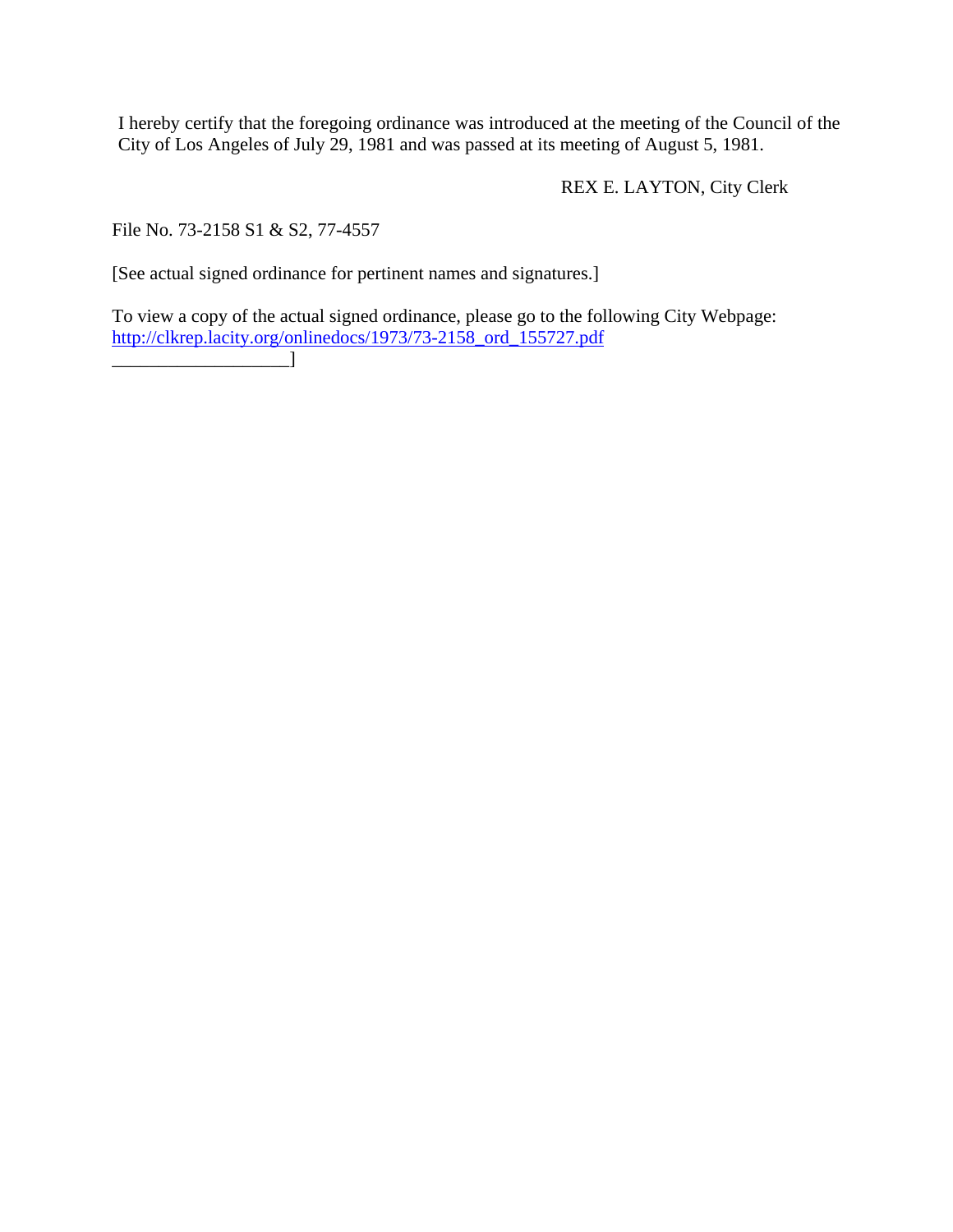## ORDINANCE NO. 171889

An Ordinance approving a Regulation adopted by Resolution No. 20030 of the Board of Airport Commissioners of the City of Los Angeles amending Ordinance 155,727 of the City of Los Angeles, known as the Van Nuys Noise Abatement and Curfew Regulation, to add Section 2.1 extending the curfew hours at Van Nuys Airport.

## THE PEOPLE OF THE CITY OF LOS ANGELES DO ORDAIN AS FOLLOWS:

Section 1. The Regulation, adopted by Resolution No. 20030 of the Board of Airport Commissioners on December 4, 1997, is hereby approved. Said Regulation contained in said Resolution provides an additional curfew hour for aircraft at Van Nuys Airport.

Section 2. Ordinance 155,727 of the City of Los Angeles is hereby amended by adding one new section to read as follows:

Section 2.1. Curfew. Except for aircraft exempted by subdivisions (a) through (e) of Section 2, no aircraft may depart from Van Nuys Airport between the hours of *10:00 p.m. and 11:00 p.m.* The provisions of this section shall not be applicable to any aircraft certificated as Stage 3 pursuant to 14 Code of Federal Regulations Part 36.

Section 3. The City Clerk shall certify to the passage of this ordinance and cause the same to be published in some daily newspaper printed and published in the City of Los Angeles.

I hereby certify that the foregoing ordinance was passed by the Council of the City of Los Angeles, at its meeting of DEC 19, 1997.

J. MICHAEL CAREY, City Clerk

File No. 97-1639

[See actual signed ordinance for pertinent names and signatures.]

To view a copy of the actual signed ordinance, please go to the following City Webpage: [http://clkrep.lacity.org/onlinedocs/1997/97-1639\\_ORD\\_171889\\_02-12-1998.pdf](http://clkrep.lacity.org/onlinedocs/1997/97-1639_ORD_171889_02-12-1998.pdf)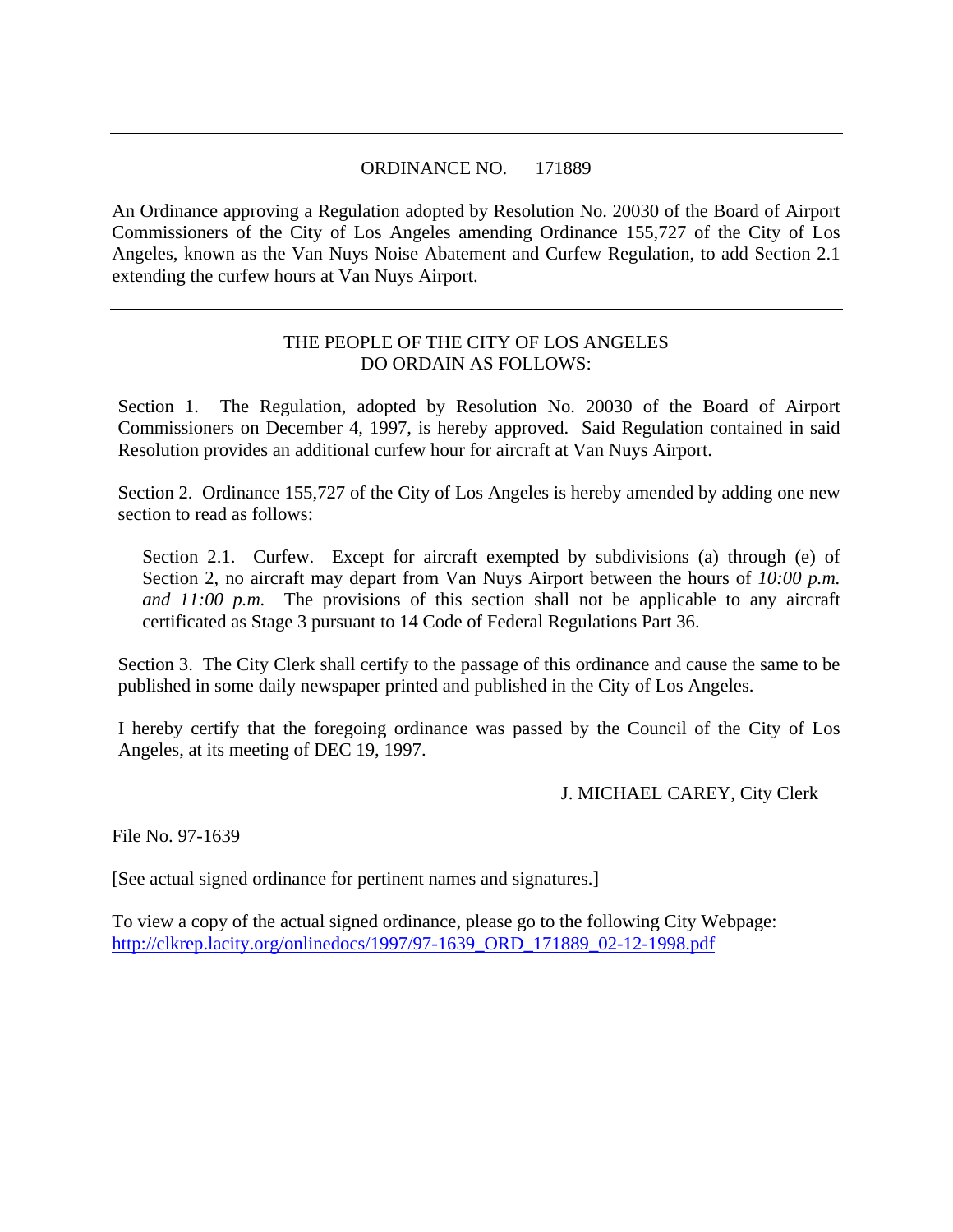# ORDINANCE NO. 173215

An Ordinance approving a Regulation adopted by Resolution 20736 of the Board of Airport Commissioners of the City of Los Angeles amending Ordinance 155,727 of the City of Los Angeles, known as the Van Nuys Noise Abatement and Curfew Regulation, to add Section 5.1 and subsection (gg) to Section 1, thereby adding a Non-addition Rule at Van Nuys Airport.

## THE PEOPLE OF THE CITY OF LOS ANGELES DO ORDAIN AS FOLLOWS:

Section 1. The Regulation, adopted by Resolution No. 20736 of the Board of Airport Commissioners on July 28, 1999, is hereby approved. Said Regulation contained in said Resolution provides an additional noise abatement regulation for aircraft at Van Nuys Airport.

Section 2. Ordinance 155,727 of the City of Los Angeles is hereby amended by adding one new section and one new subsection to read as follows:

SECTION 5.1. Non-addition.

No person or tenant may tie down, park or hangar any aircraft at Van Nuys Airport, whose Advisory Circular 36-3G takeoff noise level equals or exceeds 77 dBA, for more than thirty (30) days in any calendar year, unless said aircraft is an exempt based aircraft.

EXEMPTION  $A - STAGE$  3: The provisions of this section shall not be applicable to any aircraft certificated as Stage 3 pursuant to 14 Code of Federal Regulations Part 36.

EXEMPTION B – REPAIR AND MAINTENANCE: Notwithstanding the restrictions of Section 5.1, a Stage 2 aircraft with a takeoff noise level in excess of 77 dBA may be parked, tied down or hangared at Airport in excess of the 30 day limit [and such additional time as is necessary] to perform major repairs or refurbishment, required maintenance inspections or systems installations and warranty work (hereinafter "work") provided all of the following conditions are fully satisfied:

- (a) Prior to the day of arrival of the aircraft at Airport, the Airport Manager receives a written "work notice" containing the anticipated date of arrival, the name of the aircraft owner and operator, the aircraft type and registration "N" number, the name of the company or entity contracted to perform the work, a description of the work to be performed, and an estimate of the duration of the stay; and
- (b) The aircraft is not being charged a tie-down fee or other use fee by an Airport tenant; and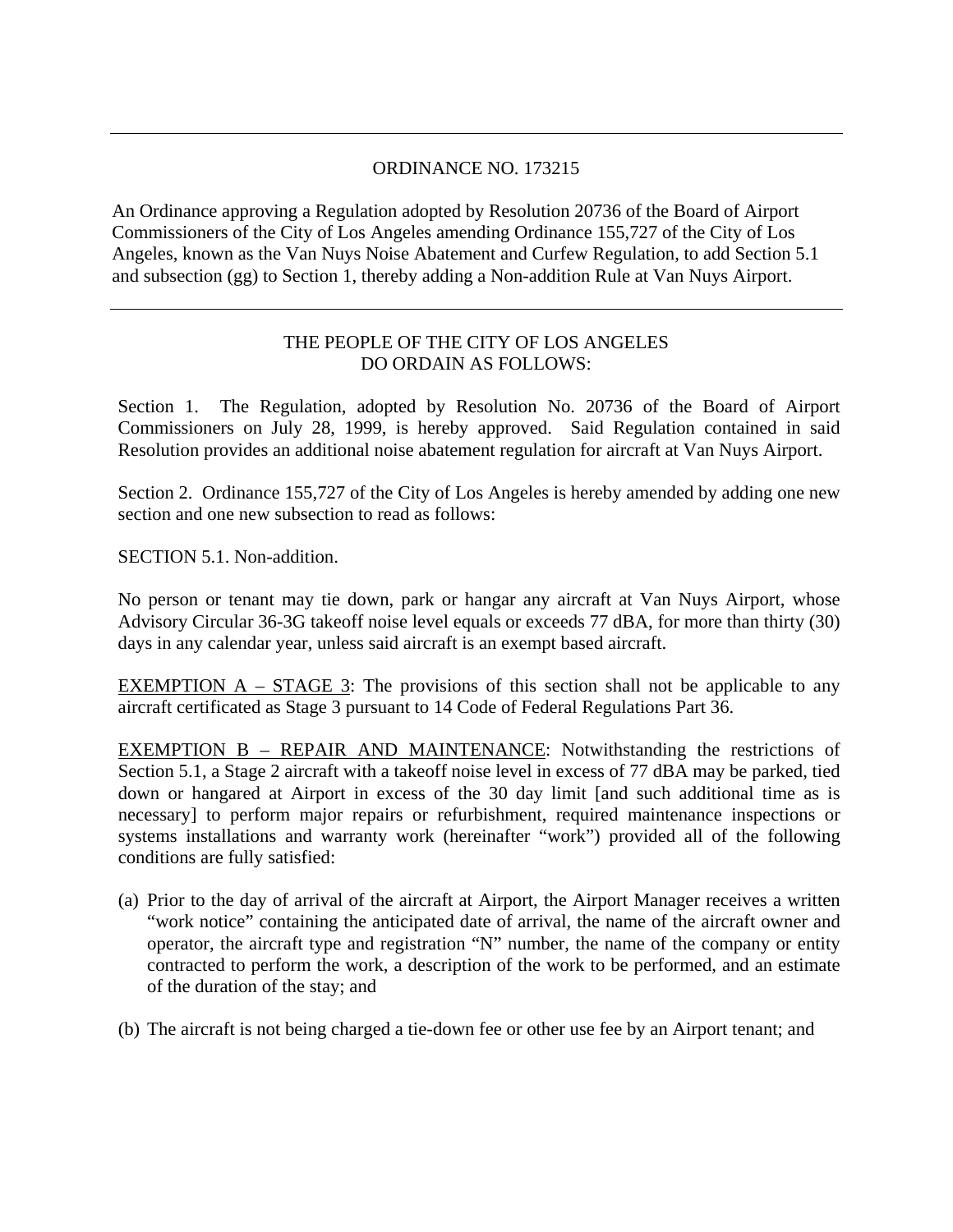- (c) The aircraft owner or operator obtains a written permit from the Airport Manager authorizing an exemption under this subsection prior to or within 24 hours of arrival of the aircraft at Airport; and
- (d) The aircraft owner or operator complies with all conditions and terms stated in the written permit granted by the Airport Manager, including but not limited to mandatory daytime hours for flight arrivals and departures; and
- (e) The aircraft owner or operator provides written notice of departure to the Airport Manager within 24 hours of departure from the Airport.

EXEMPTION C – REPLACEMENT: Until December 31, 2005, notwithstanding the provisions of Section 5.1, an exempt based stage 2 aircraft, as defined in Section 1, subsection (gg), may be replaced with another stage 2 aircraft exceeding 77dBA ("replacement stage 2 aircraft"), provided all of the following apply:

- a) The stage 2 aircraft being replaced will no longer be based at Airport; and
- b) Calculated on the date of replacement, the replacement stage 2 aircraft has an Advisory Circular 36-3G takeoff noise level not exceeding 85 dBA; and
- c) The replacement stage 2 aircraft, after January 1, 2011, shall not be tied down, parked or hangared at Van Nuys Airport for more than thirty (30) days in any calendar year.

A replacement stage2 aircraft exceeding 77dBA shall not be considered an "exempt based aircraft", nor shall it continued presence at Van Nuys Airport under Exemption C ever entitle it to "exempt based aircraft" status.

Section 1, Subsection (gg).

(gg) Exempt Based Aircraft – All aircraft which were parked, tied down or hangared at Airport for ninety (90) days or more during the twelve (12) months immediately preceding December 31, 1999.

Section 3. The City Clerk shall certify to the passage of this ordinance and cause the same to be published in some daily newspaper printed and published in the City of Los Angeles.

I hereby certify that the foregoing ordinance was passed by the Council of the City of Los Angeles, at its meeting of April 18, 2000.

### J. MICHAEL CAREY, City Clerk

[See actual signed ordinance for pertinent names and signatures.]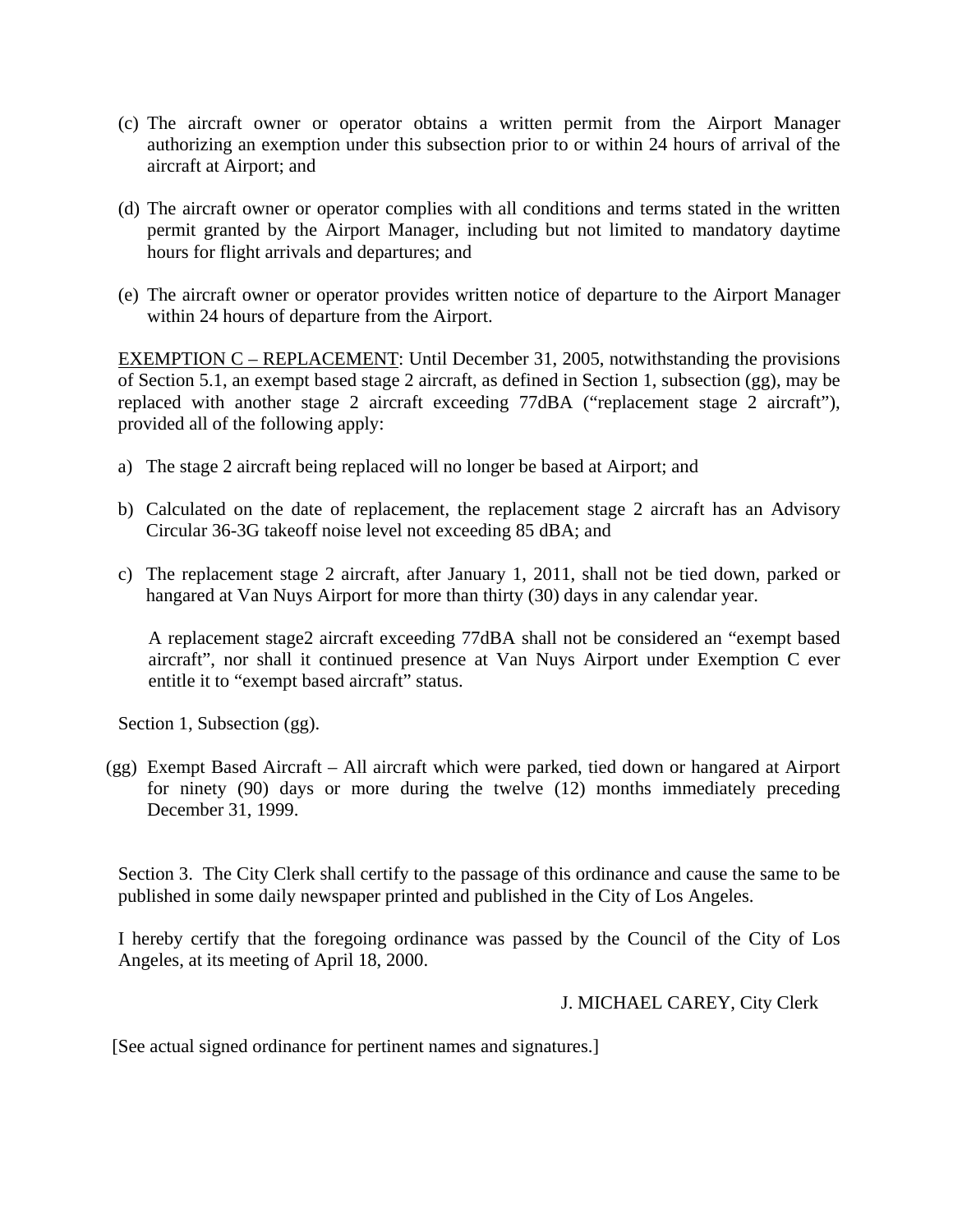Said ordinance was presented to the Mayor on April 24, 2000; the Mayor returned said ordinance to the City Clerk on May 5, 2000 without his approval or his objections in writing, being more than 10 days after the same was presented to the Mayor.

Said ordinance shall become effective and be as valid as if the Mayor had approved and signed it. (Section 30, City Charter)

C.F. 97-1639-S1

To view a copy of the actual signed ordinance, please go to the following City Webpage: [http://clkrep.lacity.org/onlinedocs/1997/97-1639-S1\\_ORD\\_173215\\_06-10-2000.pdf](http://clkrep.lacity.org/onlinedocs/1997/97-1639-S1_ORD_173215_06-10-2000.pdf)]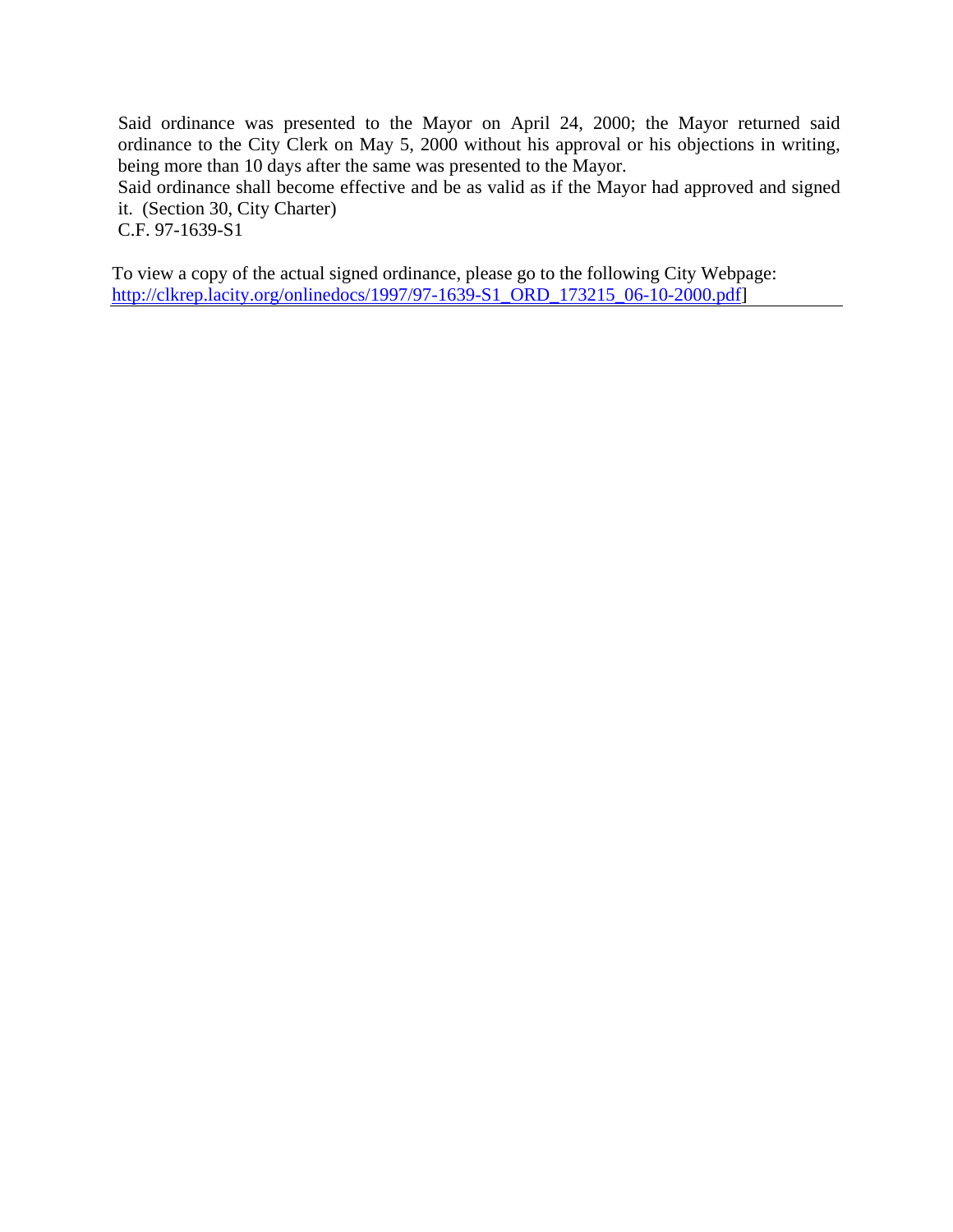#### ORDINANCE NO. 181106

An ordinance approving a Regulation proposed by Resolution No. 17154 and revised by Resolution 23779 of the Board of Airport Commissioners of the City of Los Angeles amending Ordinance No. 155,727, known as the Van Nuys Noise Abatement and Curfew Regulation, to add Sections 5.2 and 5.3, thereby adopting maximum noise levels for aircraft operations at Van Nuys Airport.

## THE PEOPLE OF THE CITY OF LOS ANGELES DO ORDAIN AS FOLLOWS:

Section 1. The Regulation, proposed by Resolution No. 17154 of the Board of Airport Commissioners on June 13, 1990, and revised by Resolution No. 23779 is hereby approved. The Regulation contained in Resolution No. 23779 provides an additional noise abatement regulation for aircraft at Van Nuys Airport (VNY).

Sec. 2. Ordinance No. 155,727 of the City of Los Angeles is amended by adding two new sections to read as follows:

**SEC. 5.2. Aircraft Operations - Maximum Noise Levels.** No person shall pilot, operate, or permit to be operated any aircraft in violation of the following:

- (a) On or after January 1, 2009: No aircraft may arrive or depart the Airport whose Advisory Circular 36-3A, as amended (AC-36-3), takeoff noise level equals or exceeds 85dBA.
- (b) On or after January 1, 2011: No aircraft may arrive or depart the Airport whose AC36-3 takeoff noise level equals or exceeds 83 dBA
- (c) On or after January 1, 2014: No aircraft may arrive or depart the Airport whose AC36-3 takeoff noise level equals or exceeds 80 dBA
- (d) On or after January 1, 2016: No aircraft may arrive or depart the Airport whose AC36-3 takeoff noise level equals or exceeds 77 dBA
- **SEC. 5.3. Exemptions from Maximum Noise Levels.** The following aircraft shall be exempt from the provisions of Section 5.2 of this Regulation:
- (a) Aircraft certified as Stage 3 or Stage 4 pursuant to 14 Code of Federal Regulations Part 36.
- (b) Military aircraft and any government-owned or operated aircraft involved in law enforcement, emergency, fire or rescue operations.
- (c) Aircraft of a type or class not included in AC 36-3 for which evidence has been furnished to the Board that the departure noise of the aircraft will not exceed the applicable takeoff noise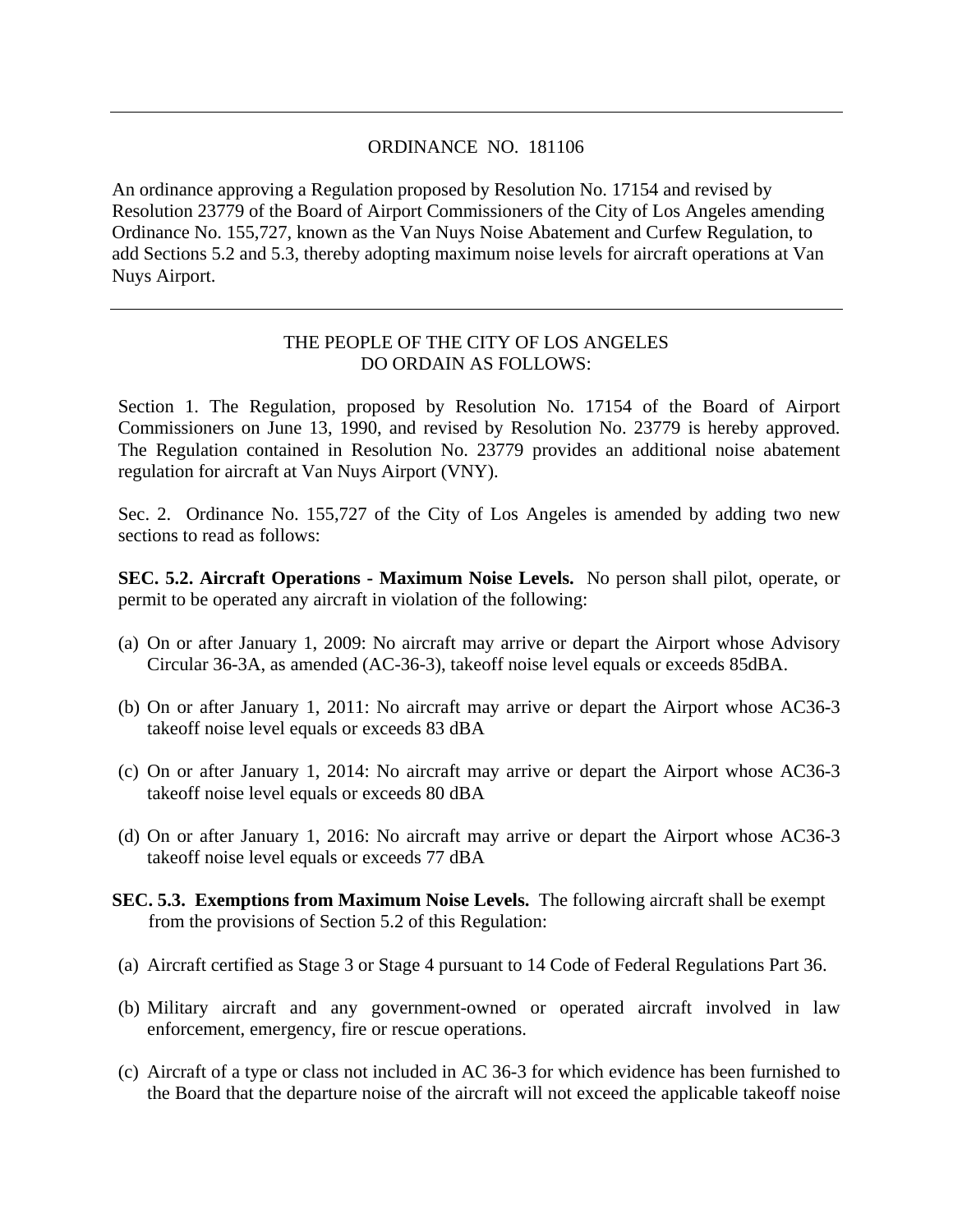level restriction set forth in Section 5.2 of this Regulation. An applicant for an exemption under this subsection shall provide appropriate information to validate the aircrafts ability to comply with this Regulation. The Board reserves the right to validate the aircraft's compliance ability through the utilization of actual flight noise measurements.

- (d) Aircraft that have been identified by the Federal Aviation Administration in writing as having a lower takeoff noise level than the applicable takeoff noise level restriction in Section 5.2.
- (e) Aircraft engaged in a bona fide medical or life-saving emergency for which acceptable evidence has been submitted in writing to the General Manager within 72 hours prior to or subsequent to the arrival or departure.
- (f) Aircraft exempted by federal or state law for bona fide medical or lifesaving emergency.
- (g) Historic Aircraft: Exemptions shall be provided to historic aircraft under the following conditions:

(1) Aircraft of types first flown prior to January 1, 1950, shall be exempt from the provisions of Section 5.2 of this Regulation.

(2) Military aircraft of types first flown on or after January 1, 1950, shall be exempt from the provisions of Section 5.2 of the Regulation until January 1, 2016.

(3) The Board shall review the exemption provisions related to historic aircraft on or before January 1, 2019, and every ten years thereafter, to consider and recommend appropriate revisions to this section of the Regulation.

(h) Repair and Maintenance: Until January 1, 2016, exemptions shall be provide to aircraft conducting operations associated with performance of major repairs or major alternations, required maintenance inspections related to major repairs or major alterations, or systems installations and warranty work (collectively, "work") provided all of the following conditions are fully satisfied:

(1) Prior to the day of arrival of the aircraft the Airport Manager receives a written "work notice" containing the anticipated date of arrival, the name of the aircraft owner and operator, the aircraft type and registration "N" number, the name of the company or entity contracted to perform the work, a description of the work to be performed and an estimate of the duration of the stay; and

(2) The aircraft is not being charged a tie-down fee or other use fee by an Airport tenant; and

(3) The aircraft owner or operator obtains a written permit from the Airport Manager authorizing an exemption under this subsection prior to or within 24 hours of arrival of the aircraft at the Airport; and